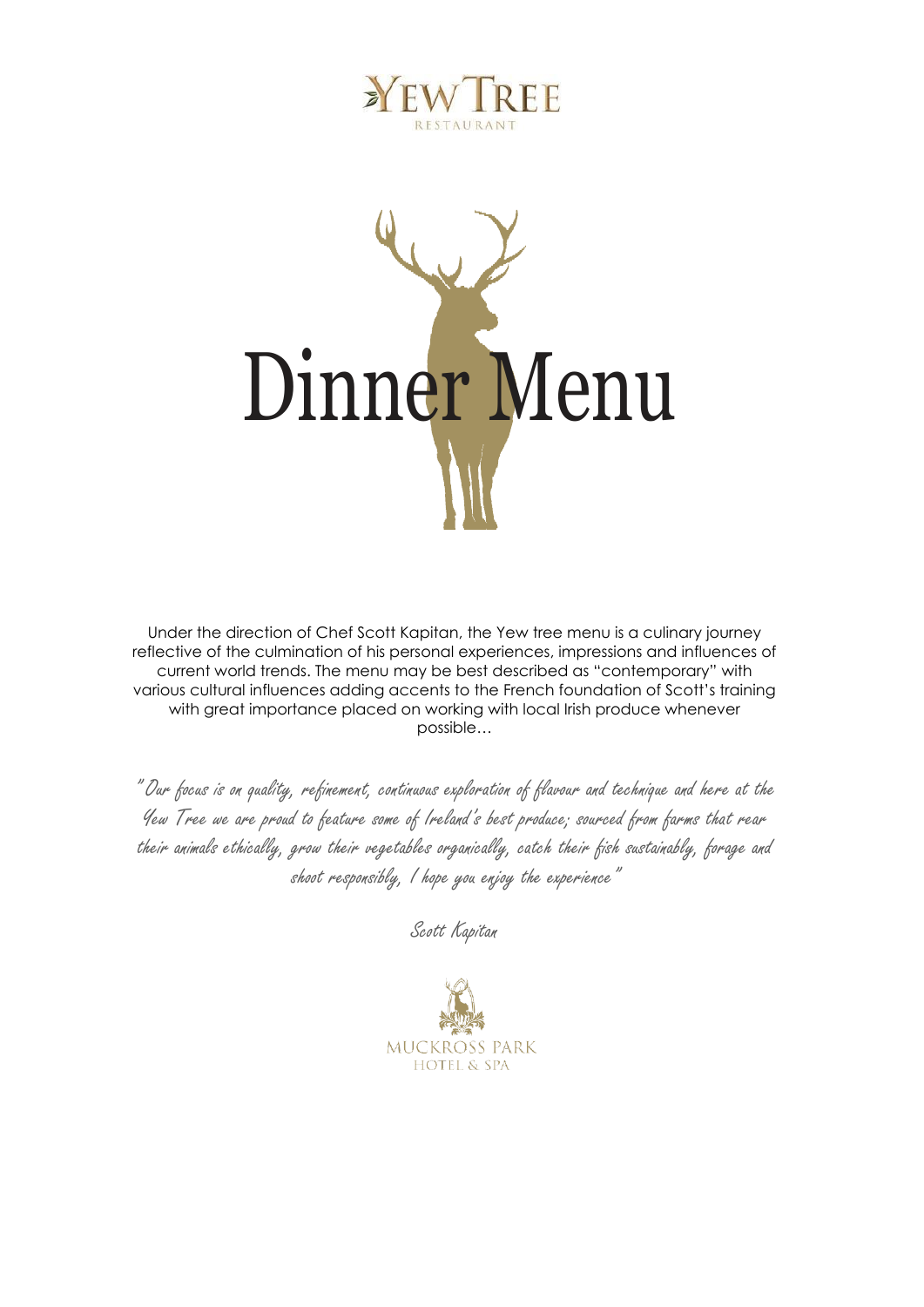

| <b>GREEN ASPARAGUS PANNA COTTA (V)</b><br>Green Asparagus, Green Peas, Water Cress, Pine Nut Crumb, Pine Gel<br>Contains Allergens: 6, 8(Pine Nuts), 12 | €18.50 |
|---------------------------------------------------------------------------------------------------------------------------------------------------------|--------|
| <b>TRUFFLE &amp; WILD MUSHROOM RAVIOLI (VG)</b><br>Three Cornered Leek, Cep Mushroom Powder, Tarragon Foam<br>Contains Allergens: 1(Wheat), 3, 6, 7, 12 | €18.50 |
| <b>OVEN ROASTED GINGER QUAIL</b>                                                                                                                        | €18.50 |
| Quail Supreme and Leg, Patti Pan Squash, Honey Ginger Orange Gel<br>Contains Allergens: 3, 7, 12                                                        |        |
| 54°C POACHED COD<br>54°Cod Fillet, Pickled Mussels, Sorrel, Squid Ink Tagliatelle, Avruga Caviar<br>Contains Allergens: 1(Wheat), 3, 4, 7, 12, 14       | €18.50 |
| <b>ROSSCARBERY FREE RANGE PORK</b><br>Braised Pork Neck, Red Miso Caramel, Crispy Sage, King Oyster Mushroom<br>Contains Allergens 6, 7, 9, 10, 12      | €18.50 |
| <b>KENMARE SMOKED SALMON MOUSSE</b>                                                                                                                     | €18.50 |
| Dingle Crab, Pickled Samphire, Nori Tuile, Apple Wasabi Gel, Seaweed Brioche<br>Contains Allergens: 1 (Wheat), 2, 3, 4, 6, 9, 10, 12, 14                |        |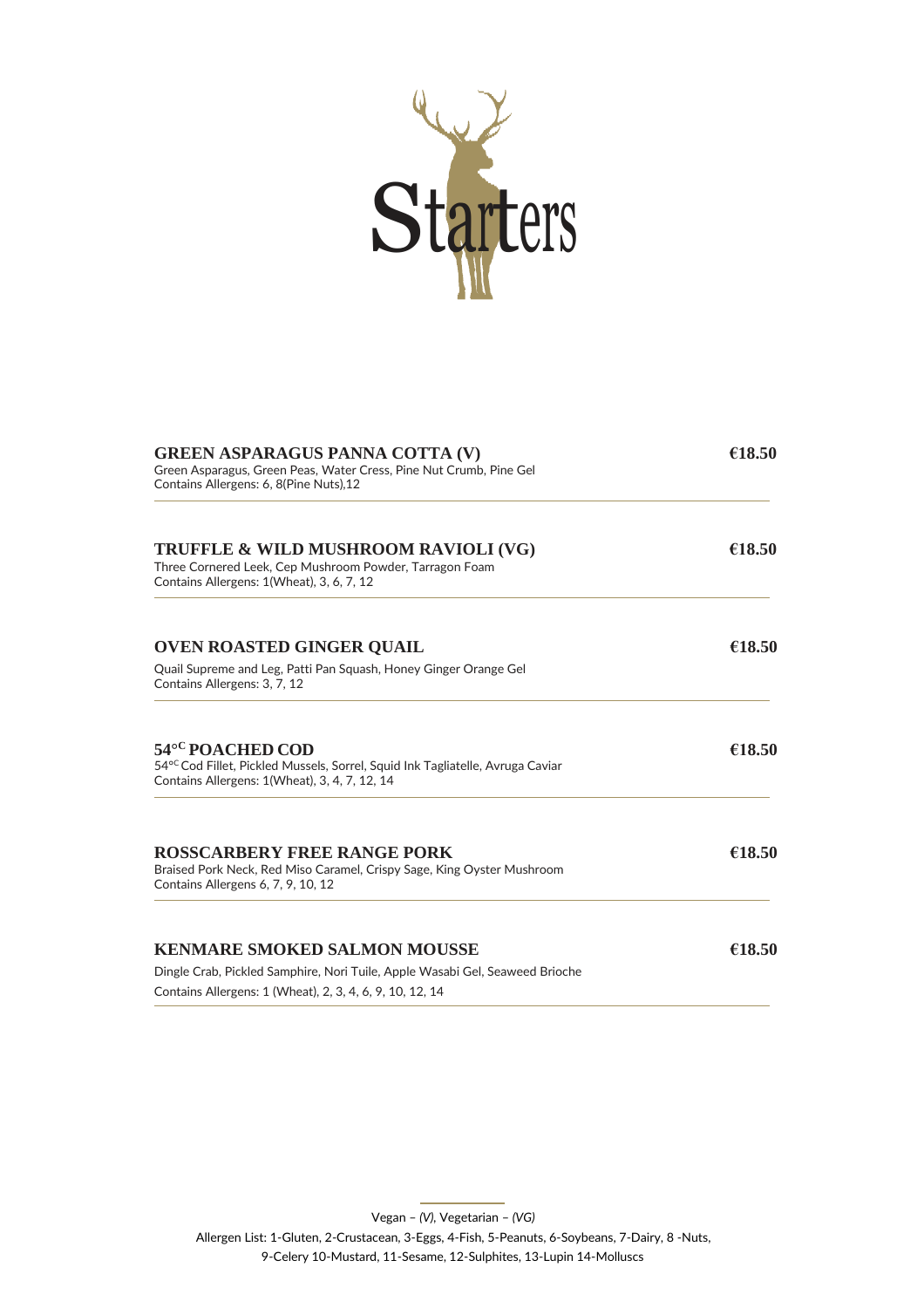

| <b>AIR DRIED KERRY LAMB LOIN</b><br>Lamb Loin with Fine Herb Lamb Mousse, Baby Carrot, Minted Pea Croquette, Red Wine Lamb Jus<br>Contains Allergens: 1 (Wheat), 3, 7, 9, 10, 12 | €38.50 |
|----------------------------------------------------------------------------------------------------------------------------------------------------------------------------------|--------|
| <b>PAN SEARED HALIBUT FILLET</b><br>Sea Lettuce, Baby Spinach, Black Trumpet Mushrooms, Lime Gel, Butter Sauce<br>Contains Allergens: 4, 7, 12                                   | €38.50 |
| WALNUT PESTO & COURGETTE SPAGHETTI (V)<br>Walnuts, Radish, Wild Mushroom, Dehydrated Carrot Crisp, Basil Oil<br>Contains Allergens: 6, 8 (Walnuts), 12                           | €28.50 |
| <b>SKEAGHANORE DUCK TWO WAYS</b><br>Lavender Honey Glazed Duck Breast and Confit Leg Pressé, Rhubarb, Duck Jus Reduction<br>Contains Allergens: 1(Wheat), 7, 9, 10, 12           | €38.50 |
| <b>PARMA HAM WRAPPED MONK FISH</b><br>Saffron Prawn Mousse, Tomato Meringue, Asparagus, Red Wine Fish Sauce<br>Contains Allergens: 2, 3, 4, 7, 9, 10, 12, 14                     | €38.50 |
| <b>IRISH BEEF FILLET &amp; BEEF CHEEK</b><br>Coffee Roasted Baby Carrot, Soubise Foam, Charred Shallot, Cep Mushroom Sauce<br>Contains Allergens: 7, 9,12                        | 644.50 |